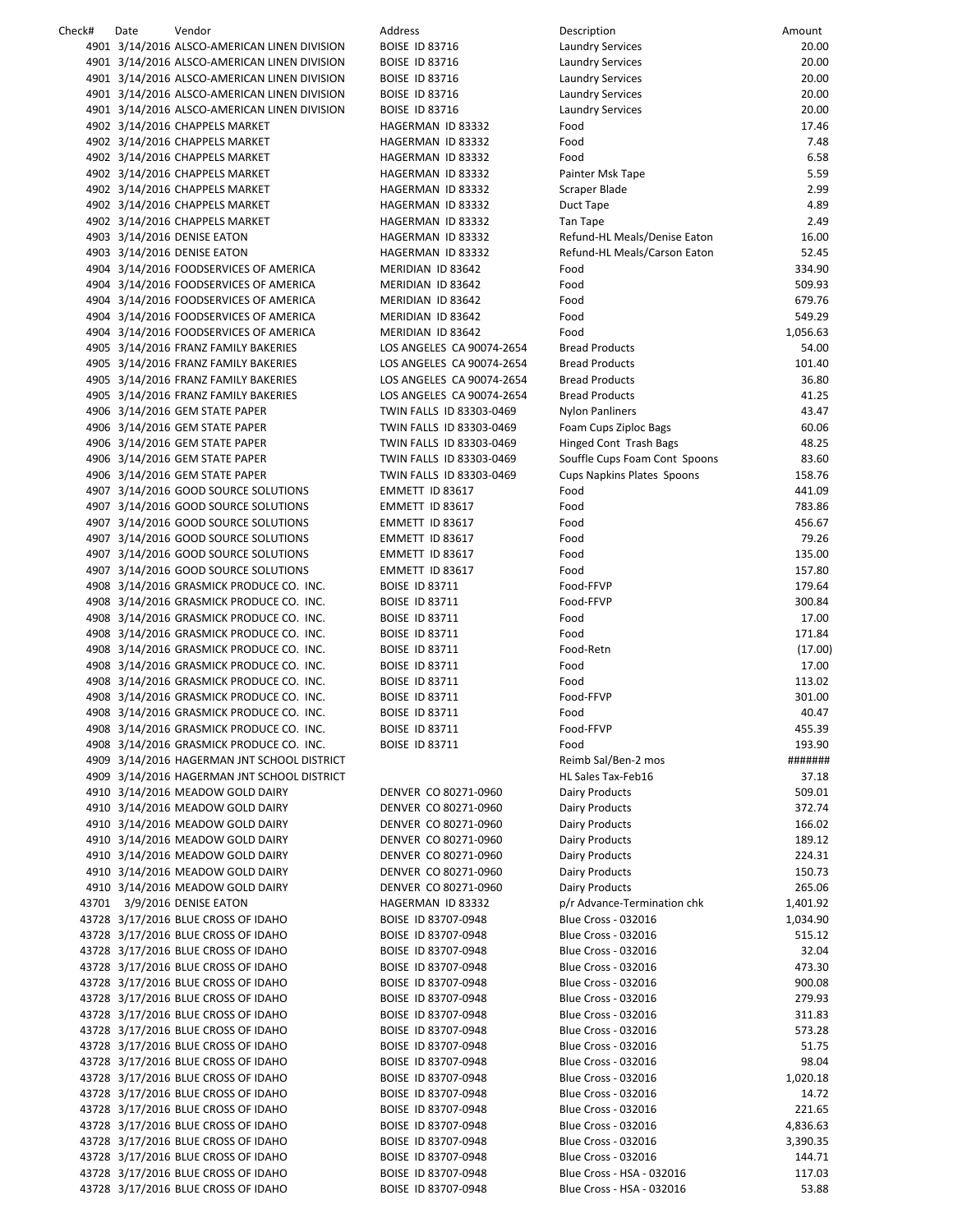| 43728 3/17/2016 BLUE CROSS OF IDAHO                          | BOISE ID 83707-0948 | В  |
|--------------------------------------------------------------|---------------------|----|
| 43728 3/17/2016 BLUE CROSS OF IDAHO                          | BOISE ID 83707-0948 | B  |
| 43728 3/17/2016 BLUE CROSS OF IDAHO                          | BOISE ID 83707-0948 | В  |
|                                                              |                     |    |
| 43728 3/17/2016 BLUE CROSS OF IDAHO                          | BOISE ID 83707-0948 | В  |
| 43729 3/17/2016 HJSD - IRS                                   |                     | IF |
| 43729 3/17/2016 HJSD - IRS                                   |                     | IF |
| 43729 3/17/2016 HJSD - IRS                                   |                     | IF |
| 43729 3/17/2016 HJSD - IRS                                   |                     | IF |
| 43729 3/17/2016 HJSD - IRS                                   |                     | IF |
| 43729 3/17/2016 HJSD - IRS                                   |                     | IF |
| 43729 3/17/2016 HJSD - IRS                                   |                     | IF |
| 43729 3/17/2016 HJSD - IRS                                   |                     | IF |
| 43729 3/17/2016 HJSD - IRS                                   |                     | IF |
| 43729 3/17/2016 HJSD - IRS                                   |                     | IF |
| 43729 3/17/2016 HJSD - IRS                                   |                     | IF |
| 43729 3/17/2016 HJSD - IRS                                   |                     | IF |
| 43729 3/17/2016 HJSD - IRS                                   |                     | IF |
|                                                              |                     |    |
| 43729 3/17/2016 HJSD - IRS                                   |                     | IF |
| 43729 3/17/2016 HJSD - IRS                                   |                     | IF |
| 43729 3/17/2016 HJSD - IRS                                   |                     | IF |
| 43729 3/17/2016 HJSD - IRS                                   |                     | IF |
| 43729 3/17/2016 HJSD - IRS                                   |                     | IF |
| 43729 3/17/2016 HJSD - IRS                                   |                     | IF |
| 43729 3/17/2016 HJSD - IRS                                   |                     | IF |
| 43729 3/17/2016 HJSD - IRS                                   |                     | IF |
| 43729 3/17/2016 HJSD - IRS                                   |                     | IF |
| 43729 3/17/2016 HJSD - IRS                                   |                     | IF |
| 43729 3/17/2016 HJSD - IRS                                   |                     | IF |
| 43729 3/17/2016 HJSD - IRS                                   |                     | IF |
| 43729 3/17/2016 HJSD - IRS                                   |                     | IF |
| 43729 3/17/2016 HJSD - IRS                                   |                     | IF |
| 43730 3/17/2016 HJSD - PERSI                                 |                     | P  |
| 43730 3/17/2016 HJSD - PERSI                                 |                     | P  |
| 43730 3/17/2016 HJSD - PERSI                                 |                     | P  |
| 43730 3/17/2016 HJSD - PERSI                                 |                     | P  |
| 43730 3/17/2016 HJSD - PERSI                                 |                     | P  |
| 43730 3/17/2016 HJSD - PERSI                                 |                     | P  |
| 43730 3/17/2016 HJSD - PERSI                                 |                     | P  |
|                                                              |                     | P  |
| 43730 3/17/2016 HJSD - PERSI                                 |                     | P  |
| 43730 3/17/2016 HJSD - PERSI                                 |                     |    |
| 43730 3/17/2016 HJSD - PERSI<br>43730 3/17/2016 HJSD - PERSI |                     | P  |
|                                                              |                     | P  |
| 43730 3/17/2016 HJSD - PERSI                                 |                     | P  |
| 43730 3/17/2016 HJSD - PERSI                                 |                     | P  |
| 43730 3/17/2016 HJSD - PERSI                                 |                     | P  |
| 43730 3/17/2016 HJSD - PERSI                                 |                     | P  |
| 43730 3/17/2016 HJSD - PERSI                                 |                     | P  |
| 43730 3/17/2016 HJSD - PERSI                                 |                     | P  |
| 43730 3/17/2016 HJSD - PERSI                                 |                     | P  |
| 43730 3/17/2016 HJSD - PERSI                                 |                     | P  |
| 43730 3/17/2016 HJSD - PERSI                                 |                     | P  |
| 43730 3/17/2016 HJSD - PERSI                                 |                     | P  |
| 43730 3/17/2016 HJSD - PERSI                                 |                     | P  |
| 43730 3/17/2016 HJSD - PERSI                                 |                     | P  |
| 43730 3/17/2016 HJSD - PERSI                                 |                     | P  |
| 43730 3/17/2016 HJSD - PERSI                                 |                     | P  |
| 43730 3/17/2016 HJSD - PERSI                                 |                     | P  |
| 43730 3/17/2016 HJSD - PERSI                                 |                     | P  |
| 43730 3/17/2016 HJSD - PERSI                                 |                     | P  |
| 43730 3/17/2016 HJSD - PERSI                                 |                     | P  |
| 43730 3/17/2016 HJSD - PERSI                                 |                     | P  |
| 43730 3/17/2016 HJSD - PERSI                                 |                     | P  |
| 43730 3/17/2016 HJSD - PERSI                                 |                     | P  |
| 43730 3/17/2016 HJSD - PERSI                                 |                     | P  |
| 43730 3/17/2016 HJSD - PERSI                                 |                     | P  |
| 43730 3/17/2016 HJSD - PERSI                                 |                     | P  |
| 43730 3/17/2016 HJSD - PERSI                                 |                     | P  |
| 43730 3/17/2016 HJSD - PERSI                                 |                     | P  |
| 43730 3/17/2016 HJSD - PERSI                                 |                     | P  |
| 43730 3/17/2016 HJSD - PERSI                                 |                     | P  |
| 43730 3/17/2016 HJSD - PERSI                                 |                     | P  |
| 43730 3/17/2016 HJSD - PERSI                                 |                     | P  |
| 43730 3/17/2016 HJSD - PERSI                                 |                     | P  |
| 43730 3/17/2016 HJSD - PERSI                                 |                     | P  |
|                                                              |                     |    |

| BOISE ID 83707-0948 |
|---------------------|
| BOISE ID 83707-0948 |
| BOISE ID 83707-0948 |
| BOISE ID 83707-0948 |

| 43728 3/17/2016 BLUE CROSS OF IDAHO<br>BOISE ID 83707-0948<br>BLue Cross - HSA - 032016<br>43728 3/17/2016 BLUE CROSS OF IDAHO<br>BOISE ID 83707-0948<br><b>Blue Cross - 032016</b><br>43728 3/17/2016 BLUE CROSS OF IDAHO<br>BOISE ID 83707-0948<br>Blue Cross - HSA - 032016<br>43728 3/17/2016 BLUE CROSS OF IDAHO<br>BOISE ID 83707-0948<br>Blue Cross - 032016<br>43729 3/17/2016 HJSD - IRS<br>IRS-Fica - 032016<br>43729 3/17/2016 HJSD - IRS<br>IRS-Fica - 032016<br>43729 3/17/2016 HJSD - IRS<br>IRS-Fica - 032016<br>43729 3/17/2016 HJSD - IRS<br>IRS-Fica - 032016<br>43729 3/17/2016 HJSD - IRS<br>IRS-Fica - 032016<br>43729 3/17/2016 HJSD - IRS<br>IRS-Fica - 032016<br>IRS-Fica - 032016<br>IRS-Fica - 032016<br>IRS-Fica - 032016<br>IRS-Fica - 032016<br>IRS-Fica - 032016<br>IRS-Fica - 032016<br>IRS-Fica - 032016<br>IRS-Fica - 032016<br>IRS-Fica - 032016<br>IRS-Fica - 032016<br>IRS-Fica - 032016<br>IRS-Fica - 032016<br>IRS-Medicare - 032016<br>IRS-Fica - 032016<br>IRS-Fica - 032016<br>IRS-Medicare - 032016<br>IRS-Fica - 032016<br>IRS-Fica - 032016<br>IRS-Medicare - 032016<br>IRS-Medicare - 032016<br>IRS-Medicare - 032016<br>PERSI-Retirement - 032016<br>PERSI-Retirement - 032016<br>PERSI-Retirement - 032016<br>PERSI-Retirement - 032016<br>PERSI-Retirement - 032016<br>PERSI-Retirement - 032016<br>PERSI-Retirement - 032016<br>PERSI-Retirement - 032016<br>PERSI-Retirement - 032016<br>PERSI-Retirement - 032016<br>PERSI-Retirement - 032016<br>PERSI-Retirement - 032016<br>PERSI-Retirement - 032016<br>PERSI-Retirement - 032016<br>PERSI-Retirement - 032016<br>PERSI-Retirement - 032016<br>PERSI-Retirement - 032016<br>PERSI-Retirement - 032016<br>PERSI-Retirement - 032016<br>PERSI-Sick Leave - 032016<br>PERSI-Sick Leave - 032016<br>PERSI-Sick Leave - 032016<br>PERSI-Sick Leave - 032016<br>PERSI-Sick Leave - 032016<br>PERSI-Sick Leave - 032016<br>PERSI-Sick Leave - 032016<br>PERSI-Sick Leave - 032016<br>PERSI-Sick Leave - 032016<br>PERSI-Sick Leave - 032016<br>PERSI-Sick Leave - 032016<br>PERSI-Sick Leave - 032016<br>PERSI-Sick Leave - 032016<br>PERSI-Sick Leave - 032016<br>PERSI-Sick Leave - 032016<br>PERSI-Sick Leave - 032016<br>PERSI-Sick Leave - 032016<br>PERSI-Sick Leave - 032016<br>PERSI-Sick Leave - 032016<br>PERSI-Retirement - 032016<br>PERSI-Retirement - 032016<br>PERSI-Retirement - 032016<br>PERSI-Sick Leave - 032016 |                              |  |                           |                |
|--------------------------------------------------------------------------------------------------------------------------------------------------------------------------------------------------------------------------------------------------------------------------------------------------------------------------------------------------------------------------------------------------------------------------------------------------------------------------------------------------------------------------------------------------------------------------------------------------------------------------------------------------------------------------------------------------------------------------------------------------------------------------------------------------------------------------------------------------------------------------------------------------------------------------------------------------------------------------------------------------------------------------------------------------------------------------------------------------------------------------------------------------------------------------------------------------------------------------------------------------------------------------------------------------------------------------------------------------------------------------------------------------------------------------------------------------------------------------------------------------------------------------------------------------------------------------------------------------------------------------------------------------------------------------------------------------------------------------------------------------------------------------------------------------------------------------------------------------------------------------------------------------------------------------------------------------------------------------------------------------------------------------------------------------------------------------------------------------------------------------------------------------------------------------------------------------------------------------------------------------------------------------------------------------------------------------------------------------------------------------------------------------------------------------------------|------------------------------|--|---------------------------|----------------|
|                                                                                                                                                                                                                                                                                                                                                                                                                                                                                                                                                                                                                                                                                                                                                                                                                                                                                                                                                                                                                                                                                                                                                                                                                                                                                                                                                                                                                                                                                                                                                                                                                                                                                                                                                                                                                                                                                                                                                                                                                                                                                                                                                                                                                                                                                                                                                                                                                                      |                              |  |                           | 285.55         |
|                                                                                                                                                                                                                                                                                                                                                                                                                                                                                                                                                                                                                                                                                                                                                                                                                                                                                                                                                                                                                                                                                                                                                                                                                                                                                                                                                                                                                                                                                                                                                                                                                                                                                                                                                                                                                                                                                                                                                                                                                                                                                                                                                                                                                                                                                                                                                                                                                                      |                              |  |                           | 877.61         |
|                                                                                                                                                                                                                                                                                                                                                                                                                                                                                                                                                                                                                                                                                                                                                                                                                                                                                                                                                                                                                                                                                                                                                                                                                                                                                                                                                                                                                                                                                                                                                                                                                                                                                                                                                                                                                                                                                                                                                                                                                                                                                                                                                                                                                                                                                                                                                                                                                                      |                              |  |                           | 526.79         |
|                                                                                                                                                                                                                                                                                                                                                                                                                                                                                                                                                                                                                                                                                                                                                                                                                                                                                                                                                                                                                                                                                                                                                                                                                                                                                                                                                                                                                                                                                                                                                                                                                                                                                                                                                                                                                                                                                                                                                                                                                                                                                                                                                                                                                                                                                                                                                                                                                                      |                              |  |                           | 17.23          |
|                                                                                                                                                                                                                                                                                                                                                                                                                                                                                                                                                                                                                                                                                                                                                                                                                                                                                                                                                                                                                                                                                                                                                                                                                                                                                                                                                                                                                                                                                                                                                                                                                                                                                                                                                                                                                                                                                                                                                                                                                                                                                                                                                                                                                                                                                                                                                                                                                                      |                              |  |                           | 2,474.82       |
|                                                                                                                                                                                                                                                                                                                                                                                                                                                                                                                                                                                                                                                                                                                                                                                                                                                                                                                                                                                                                                                                                                                                                                                                                                                                                                                                                                                                                                                                                                                                                                                                                                                                                                                                                                                                                                                                                                                                                                                                                                                                                                                                                                                                                                                                                                                                                                                                                                      |                              |  |                           | 3,177.31       |
|                                                                                                                                                                                                                                                                                                                                                                                                                                                                                                                                                                                                                                                                                                                                                                                                                                                                                                                                                                                                                                                                                                                                                                                                                                                                                                                                                                                                                                                                                                                                                                                                                                                                                                                                                                                                                                                                                                                                                                                                                                                                                                                                                                                                                                                                                                                                                                                                                                      |                              |  |                           | 462.15         |
|                                                                                                                                                                                                                                                                                                                                                                                                                                                                                                                                                                                                                                                                                                                                                                                                                                                                                                                                                                                                                                                                                                                                                                                                                                                                                                                                                                                                                                                                                                                                                                                                                                                                                                                                                                                                                                                                                                                                                                                                                                                                                                                                                                                                                                                                                                                                                                                                                                      |                              |  |                           | 329.87         |
|                                                                                                                                                                                                                                                                                                                                                                                                                                                                                                                                                                                                                                                                                                                                                                                                                                                                                                                                                                                                                                                                                                                                                                                                                                                                                                                                                                                                                                                                                                                                                                                                                                                                                                                                                                                                                                                                                                                                                                                                                                                                                                                                                                                                                                                                                                                                                                                                                                      |                              |  |                           | 56.19          |
| 43729 3/17/2016 HJSD - IRS<br>43729 3/17/2016 HJSD - IRS<br>43729 3/17/2016 HJSD - IRS<br>43729 3/17/2016 HJSD - IRS<br>43729 3/17/2016 HJSD - IRS<br>43729 3/17/2016 HJSD - IRS<br>43729 3/17/2016 HJSD - IRS<br>43729 3/17/2016 HJSD - IRS<br>43729 3/17/2016 HJSD - IRS<br>43729 3/17/2016 HJSD - IRS<br>43729 3/17/2016 HJSD - IRS<br>43729 3/17/2016 HJSD - IRS<br>43729 3/17/2016 HJSD - IRS<br>43729 3/17/2016 HJSD - IRS<br>43729 3/17/2016 HJSD - IRS<br>43729 3/17/2016 HJSD - IRS<br>43729 3/17/2016 HJSD - IRS<br>43729 3/17/2016 HJSD - IRS<br>43729 3/17/2016 HJSD - IRS<br>43729 3/17/2016 HJSD - IRS<br>43729 3/17/2016 HJSD - IRS<br>43730 3/17/2016 HJSD - PERSI<br>43730 3/17/2016 HJSD - PERSI<br>43730 3/17/2016 HJSD - PERSI<br>43730 3/17/2016 HJSD - PERSI<br>43730 3/17/2016 HJSD - PERSI<br>43730 3/17/2016 HJSD - PERSI<br>43730 3/17/2016 HJSD - PERSI<br>43730 3/17/2016 HJSD - PERSI<br>43730 3/17/2016 HJSD - PERSI<br>43730 3/17/2016 HJSD - PERSI<br>43730 3/17/2016 HJSD - PERSI<br>43730 3/17/2016 HJSD - PERSI<br>43730 3/17/2016 HJSD - PERSI<br>43730 3/17/2016 HJSD - PERSI<br>43730 3/17/2016 HJSD - PERSI<br>43730 3/17/2016 HJSD - PERSI<br>43730 3/17/2016 HJSD - PERSI<br>43730 3/17/2016 HJSD - PERSI<br>43730 3/17/2016 HJSD - PERSI<br>43730 3/17/2016 HJSD - PERSI<br>43730 3/17/2016 HJSD - PERSI<br>43730 3/17/2016 HJSD - PERSI<br>43730 3/17/2016 HJSD - PERSI<br>43730 3/17/2016 HJSD - PERSI<br>43730 3/17/2016 HJSD - PERSI<br>43730 3/17/2016 HJSD - PERSI<br>43730 3/17/2016 HJSD - PERSI<br>43730 3/17/2016 HJSD - PERSI<br>43730 3/17/2016 HJSD - PERSI<br>43730 3/17/2016 HJSD - PERSI<br>43730 3/17/2016 HJSD - PERSI<br>43730 3/17/2016 HJSD - PERSI<br>43730 3/17/2016 HJSD - PERSI<br>43730 3/17/2016 HJSD - PERSI<br>43730 3/17/2016 HJSD - PERSI<br>43730 3/17/2016 HJSD - PERSI<br>43730 3/17/2016 HJSD - PERSI<br>43730 3/17/2016 HJSD - PERSI<br>43730 3/17/2016 HJSD - PERSI<br>43730 3/17/2016 HJSD - PERSI<br>43730 3/17/2016 HJSD - PERSI<br>43730 3/17/2016 HJSD - PERSI                                                                                                                                                                                                                                                                                                                                                                                   |                              |  |                           | 5.74           |
|                                                                                                                                                                                                                                                                                                                                                                                                                                                                                                                                                                                                                                                                                                                                                                                                                                                                                                                                                                                                                                                                                                                                                                                                                                                                                                                                                                                                                                                                                                                                                                                                                                                                                                                                                                                                                                                                                                                                                                                                                                                                                                                                                                                                                                                                                                                                                                                                                                      |                              |  |                           | 110.58         |
|                                                                                                                                                                                                                                                                                                                                                                                                                                                                                                                                                                                                                                                                                                                                                                                                                                                                                                                                                                                                                                                                                                                                                                                                                                                                                                                                                                                                                                                                                                                                                                                                                                                                                                                                                                                                                                                                                                                                                                                                                                                                                                                                                                                                                                                                                                                                                                                                                                      |                              |  |                           | 408.18         |
|                                                                                                                                                                                                                                                                                                                                                                                                                                                                                                                                                                                                                                                                                                                                                                                                                                                                                                                                                                                                                                                                                                                                                                                                                                                                                                                                                                                                                                                                                                                                                                                                                                                                                                                                                                                                                                                                                                                                                                                                                                                                                                                                                                                                                                                                                                                                                                                                                                      |                              |  |                           | 687.25         |
|                                                                                                                                                                                                                                                                                                                                                                                                                                                                                                                                                                                                                                                                                                                                                                                                                                                                                                                                                                                                                                                                                                                                                                                                                                                                                                                                                                                                                                                                                                                                                                                                                                                                                                                                                                                                                                                                                                                                                                                                                                                                                                                                                                                                                                                                                                                                                                                                                                      |                              |  |                           | 236.32         |
|                                                                                                                                                                                                                                                                                                                                                                                                                                                                                                                                                                                                                                                                                                                                                                                                                                                                                                                                                                                                                                                                                                                                                                                                                                                                                                                                                                                                                                                                                                                                                                                                                                                                                                                                                                                                                                                                                                                                                                                                                                                                                                                                                                                                                                                                                                                                                                                                                                      |                              |  |                           | 82.20          |
|                                                                                                                                                                                                                                                                                                                                                                                                                                                                                                                                                                                                                                                                                                                                                                                                                                                                                                                                                                                                                                                                                                                                                                                                                                                                                                                                                                                                                                                                                                                                                                                                                                                                                                                                                                                                                                                                                                                                                                                                                                                                                                                                                                                                                                                                                                                                                                                                                                      |                              |  |                           | 205.84         |
|                                                                                                                                                                                                                                                                                                                                                                                                                                                                                                                                                                                                                                                                                                                                                                                                                                                                                                                                                                                                                                                                                                                                                                                                                                                                                                                                                                                                                                                                                                                                                                                                                                                                                                                                                                                                                                                                                                                                                                                                                                                                                                                                                                                                                                                                                                                                                                                                                                      |                              |  |                           | 204.46         |
|                                                                                                                                                                                                                                                                                                                                                                                                                                                                                                                                                                                                                                                                                                                                                                                                                                                                                                                                                                                                                                                                                                                                                                                                                                                                                                                                                                                                                                                                                                                                                                                                                                                                                                                                                                                                                                                                                                                                                                                                                                                                                                                                                                                                                                                                                                                                                                                                                                      |                              |  |                           | 20.41          |
|                                                                                                                                                                                                                                                                                                                                                                                                                                                                                                                                                                                                                                                                                                                                                                                                                                                                                                                                                                                                                                                                                                                                                                                                                                                                                                                                                                                                                                                                                                                                                                                                                                                                                                                                                                                                                                                                                                                                                                                                                                                                                                                                                                                                                                                                                                                                                                                                                                      |                              |  |                           | 33.26<br>18.03 |
|                                                                                                                                                                                                                                                                                                                                                                                                                                                                                                                                                                                                                                                                                                                                                                                                                                                                                                                                                                                                                                                                                                                                                                                                                                                                                                                                                                                                                                                                                                                                                                                                                                                                                                                                                                                                                                                                                                                                                                                                                                                                                                                                                                                                                                                                                                                                                                                                                                      |                              |  |                           | 36.32          |
|                                                                                                                                                                                                                                                                                                                                                                                                                                                                                                                                                                                                                                                                                                                                                                                                                                                                                                                                                                                                                                                                                                                                                                                                                                                                                                                                                                                                                                                                                                                                                                                                                                                                                                                                                                                                                                                                                                                                                                                                                                                                                                                                                                                                                                                                                                                                                                                                                                      |                              |  |                           | 508.75         |
|                                                                                                                                                                                                                                                                                                                                                                                                                                                                                                                                                                                                                                                                                                                                                                                                                                                                                                                                                                                                                                                                                                                                                                                                                                                                                                                                                                                                                                                                                                                                                                                                                                                                                                                                                                                                                                                                                                                                                                                                                                                                                                                                                                                                                                                                                                                                                                                                                                      |                              |  |                           | 251.39         |
|                                                                                                                                                                                                                                                                                                                                                                                                                                                                                                                                                                                                                                                                                                                                                                                                                                                                                                                                                                                                                                                                                                                                                                                                                                                                                                                                                                                                                                                                                                                                                                                                                                                                                                                                                                                                                                                                                                                                                                                                                                                                                                                                                                                                                                                                                                                                                                                                                                      |                              |  |                           | 13.12          |
|                                                                                                                                                                                                                                                                                                                                                                                                                                                                                                                                                                                                                                                                                                                                                                                                                                                                                                                                                                                                                                                                                                                                                                                                                                                                                                                                                                                                                                                                                                                                                                                                                                                                                                                                                                                                                                                                                                                                                                                                                                                                                                                                                                                                                                                                                                                                                                                                                                      |                              |  |                           | 16.55          |
|                                                                                                                                                                                                                                                                                                                                                                                                                                                                                                                                                                                                                                                                                                                                                                                                                                                                                                                                                                                                                                                                                                                                                                                                                                                                                                                                                                                                                                                                                                                                                                                                                                                                                                                                                                                                                                                                                                                                                                                                                                                                                                                                                                                                                                                                                                                                                                                                                                      |                              |  |                           | 41.02          |
|                                                                                                                                                                                                                                                                                                                                                                                                                                                                                                                                                                                                                                                                                                                                                                                                                                                                                                                                                                                                                                                                                                                                                                                                                                                                                                                                                                                                                                                                                                                                                                                                                                                                                                                                                                                                                                                                                                                                                                                                                                                                                                                                                                                                                                                                                                                                                                                                                                      |                              |  |                           | 50.91          |
|                                                                                                                                                                                                                                                                                                                                                                                                                                                                                                                                                                                                                                                                                                                                                                                                                                                                                                                                                                                                                                                                                                                                                                                                                                                                                                                                                                                                                                                                                                                                                                                                                                                                                                                                                                                                                                                                                                                                                                                                                                                                                                                                                                                                                                                                                                                                                                                                                                      |                              |  |                           | 288.04         |
|                                                                                                                                                                                                                                                                                                                                                                                                                                                                                                                                                                                                                                                                                                                                                                                                                                                                                                                                                                                                                                                                                                                                                                                                                                                                                                                                                                                                                                                                                                                                                                                                                                                                                                                                                                                                                                                                                                                                                                                                                                                                                                                                                                                                                                                                                                                                                                                                                                      |                              |  |                           | 352.10         |
|                                                                                                                                                                                                                                                                                                                                                                                                                                                                                                                                                                                                                                                                                                                                                                                                                                                                                                                                                                                                                                                                                                                                                                                                                                                                                                                                                                                                                                                                                                                                                                                                                                                                                                                                                                                                                                                                                                                                                                                                                                                                                                                                                                                                                                                                                                                                                                                                                                      |                              |  |                           | 81.68          |
|                                                                                                                                                                                                                                                                                                                                                                                                                                                                                                                                                                                                                                                                                                                                                                                                                                                                                                                                                                                                                                                                                                                                                                                                                                                                                                                                                                                                                                                                                                                                                                                                                                                                                                                                                                                                                                                                                                                                                                                                                                                                                                                                                                                                                                                                                                                                                                                                                                      |                              |  |                           | 24.19          |
|                                                                                                                                                                                                                                                                                                                                                                                                                                                                                                                                                                                                                                                                                                                                                                                                                                                                                                                                                                                                                                                                                                                                                                                                                                                                                                                                                                                                                                                                                                                                                                                                                                                                                                                                                                                                                                                                                                                                                                                                                                                                                                                                                                                                                                                                                                                                                                                                                                      |                              |  |                           | 3,976.15       |
|                                                                                                                                                                                                                                                                                                                                                                                                                                                                                                                                                                                                                                                                                                                                                                                                                                                                                                                                                                                                                                                                                                                                                                                                                                                                                                                                                                                                                                                                                                                                                                                                                                                                                                                                                                                                                                                                                                                                                                                                                                                                                                                                                                                                                                                                                                                                                                                                                                      |                              |  |                           | 4,819.14       |
|                                                                                                                                                                                                                                                                                                                                                                                                                                                                                                                                                                                                                                                                                                                                                                                                                                                                                                                                                                                                                                                                                                                                                                                                                                                                                                                                                                                                                                                                                                                                                                                                                                                                                                                                                                                                                                                                                                                                                                                                                                                                                                                                                                                                                                                                                                                                                                                                                                      |                              |  |                           | 836.91         |
|                                                                                                                                                                                                                                                                                                                                                                                                                                                                                                                                                                                                                                                                                                                                                                                                                                                                                                                                                                                                                                                                                                                                                                                                                                                                                                                                                                                                                                                                                                                                                                                                                                                                                                                                                                                                                                                                                                                                                                                                                                                                                                                                                                                                                                                                                                                                                                                                                                      |                              |  |                           | 83.13          |
|                                                                                                                                                                                                                                                                                                                                                                                                                                                                                                                                                                                                                                                                                                                                                                                                                                                                                                                                                                                                                                                                                                                                                                                                                                                                                                                                                                                                                                                                                                                                                                                                                                                                                                                                                                                                                                                                                                                                                                                                                                                                                                                                                                                                                                                                                                                                                                                                                                      |                              |  |                           | 8.90           |
|                                                                                                                                                                                                                                                                                                                                                                                                                                                                                                                                                                                                                                                                                                                                                                                                                                                                                                                                                                                                                                                                                                                                                                                                                                                                                                                                                                                                                                                                                                                                                                                                                                                                                                                                                                                                                                                                                                                                                                                                                                                                                                                                                                                                                                                                                                                                                                                                                                      |                              |  |                           | 170.57         |
|                                                                                                                                                                                                                                                                                                                                                                                                                                                                                                                                                                                                                                                                                                                                                                                                                                                                                                                                                                                                                                                                                                                                                                                                                                                                                                                                                                                                                                                                                                                                                                                                                                                                                                                                                                                                                                                                                                                                                                                                                                                                                                                                                                                                                                                                                                                                                                                                                                      |                              |  |                           | 690.28         |
|                                                                                                                                                                                                                                                                                                                                                                                                                                                                                                                                                                                                                                                                                                                                                                                                                                                                                                                                                                                                                                                                                                                                                                                                                                                                                                                                                                                                                                                                                                                                                                                                                                                                                                                                                                                                                                                                                                                                                                                                                                                                                                                                                                                                                                                                                                                                                                                                                                      |                              |  |                           | 1,171.23       |
|                                                                                                                                                                                                                                                                                                                                                                                                                                                                                                                                                                                                                                                                                                                                                                                                                                                                                                                                                                                                                                                                                                                                                                                                                                                                                                                                                                                                                                                                                                                                                                                                                                                                                                                                                                                                                                                                                                                                                                                                                                                                                                                                                                                                                                                                                                                                                                                                                                      |                              |  |                           | 141.50         |
|                                                                                                                                                                                                                                                                                                                                                                                                                                                                                                                                                                                                                                                                                                                                                                                                                                                                                                                                                                                                                                                                                                                                                                                                                                                                                                                                                                                                                                                                                                                                                                                                                                                                                                                                                                                                                                                                                                                                                                                                                                                                                                                                                                                                                                                                                                                                                                                                                                      |                              |  |                           | 309.75         |
|                                                                                                                                                                                                                                                                                                                                                                                                                                                                                                                                                                                                                                                                                                                                                                                                                                                                                                                                                                                                                                                                                                                                                                                                                                                                                                                                                                                                                                                                                                                                                                                                                                                                                                                                                                                                                                                                                                                                                                                                                                                                                                                                                                                                                                                                                                                                                                                                                                      |                              |  |                           | 308.26         |
|                                                                                                                                                                                                                                                                                                                                                                                                                                                                                                                                                                                                                                                                                                                                                                                                                                                                                                                                                                                                                                                                                                                                                                                                                                                                                                                                                                                                                                                                                                                                                                                                                                                                                                                                                                                                                                                                                                                                                                                                                                                                                                                                                                                                                                                                                                                                                                                                                                      |                              |  |                           | 30.53          |
|                                                                                                                                                                                                                                                                                                                                                                                                                                                                                                                                                                                                                                                                                                                                                                                                                                                                                                                                                                                                                                                                                                                                                                                                                                                                                                                                                                                                                                                                                                                                                                                                                                                                                                                                                                                                                                                                                                                                                                                                                                                                                                                                                                                                                                                                                                                                                                                                                                      |                              |  |                           | 50.34          |
|                                                                                                                                                                                                                                                                                                                                                                                                                                                                                                                                                                                                                                                                                                                                                                                                                                                                                                                                                                                                                                                                                                                                                                                                                                                                                                                                                                                                                                                                                                                                                                                                                                                                                                                                                                                                                                                                                                                                                                                                                                                                                                                                                                                                                                                                                                                                                                                                                                      |                              |  |                           | 323.05         |
|                                                                                                                                                                                                                                                                                                                                                                                                                                                                                                                                                                                                                                                                                                                                                                                                                                                                                                                                                                                                                                                                                                                                                                                                                                                                                                                                                                                                                                                                                                                                                                                                                                                                                                                                                                                                                                                                                                                                                                                                                                                                                                                                                                                                                                                                                                                                                                                                                                      |                              |  |                           | 15.92          |
|                                                                                                                                                                                                                                                                                                                                                                                                                                                                                                                                                                                                                                                                                                                                                                                                                                                                                                                                                                                                                                                                                                                                                                                                                                                                                                                                                                                                                                                                                                                                                                                                                                                                                                                                                                                                                                                                                                                                                                                                                                                                                                                                                                                                                                                                                                                                                                                                                                      |                              |  |                           | 54.98          |
|                                                                                                                                                                                                                                                                                                                                                                                                                                                                                                                                                                                                                                                                                                                                                                                                                                                                                                                                                                                                                                                                                                                                                                                                                                                                                                                                                                                                                                                                                                                                                                                                                                                                                                                                                                                                                                                                                                                                                                                                                                                                                                                                                                                                                                                                                                                                                                                                                                      |                              |  |                           | 398.18         |
|                                                                                                                                                                                                                                                                                                                                                                                                                                                                                                                                                                                                                                                                                                                                                                                                                                                                                                                                                                                                                                                                                                                                                                                                                                                                                                                                                                                                                                                                                                                                                                                                                                                                                                                                                                                                                                                                                                                                                                                                                                                                                                                                                                                                                                                                                                                                                                                                                                      |                              |  |                           | 166.39         |
|                                                                                                                                                                                                                                                                                                                                                                                                                                                                                                                                                                                                                                                                                                                                                                                                                                                                                                                                                                                                                                                                                                                                                                                                                                                                                                                                                                                                                                                                                                                                                                                                                                                                                                                                                                                                                                                                                                                                                                                                                                                                                                                                                                                                                                                                                                                                                                                                                                      |                              |  |                           | 502.20         |
|                                                                                                                                                                                                                                                                                                                                                                                                                                                                                                                                                                                                                                                                                                                                                                                                                                                                                                                                                                                                                                                                                                                                                                                                                                                                                                                                                                                                                                                                                                                                                                                                                                                                                                                                                                                                                                                                                                                                                                                                                                                                                                                                                                                                                                                                                                                                                                                                                                      |                              |  |                           | 407.43         |
|                                                                                                                                                                                                                                                                                                                                                                                                                                                                                                                                                                                                                                                                                                                                                                                                                                                                                                                                                                                                                                                                                                                                                                                                                                                                                                                                                                                                                                                                                                                                                                                                                                                                                                                                                                                                                                                                                                                                                                                                                                                                                                                                                                                                                                                                                                                                                                                                                                      |                              |  |                           | 449.64         |
|                                                                                                                                                                                                                                                                                                                                                                                                                                                                                                                                                                                                                                                                                                                                                                                                                                                                                                                                                                                                                                                                                                                                                                                                                                                                                                                                                                                                                                                                                                                                                                                                                                                                                                                                                                                                                                                                                                                                                                                                                                                                                                                                                                                                                                                                                                                                                                                                                                      |                              |  |                           | 85.76          |
|                                                                                                                                                                                                                                                                                                                                                                                                                                                                                                                                                                                                                                                                                                                                                                                                                                                                                                                                                                                                                                                                                                                                                                                                                                                                                                                                                                                                                                                                                                                                                                                                                                                                                                                                                                                                                                                                                                                                                                                                                                                                                                                                                                                                                                                                                                                                                                                                                                      |                              |  |                           | 51.47          |
|                                                                                                                                                                                                                                                                                                                                                                                                                                                                                                                                                                                                                                                                                                                                                                                                                                                                                                                                                                                                                                                                                                                                                                                                                                                                                                                                                                                                                                                                                                                                                                                                                                                                                                                                                                                                                                                                                                                                                                                                                                                                                                                                                                                                                                                                                                                                                                                                                                      |                              |  |                           | 8.52           |
|                                                                                                                                                                                                                                                                                                                                                                                                                                                                                                                                                                                                                                                                                                                                                                                                                                                                                                                                                                                                                                                                                                                                                                                                                                                                                                                                                                                                                                                                                                                                                                                                                                                                                                                                                                                                                                                                                                                                                                                                                                                                                                                                                                                                                                                                                                                                                                                                                                      |                              |  |                           | 0.91           |
|                                                                                                                                                                                                                                                                                                                                                                                                                                                                                                                                                                                                                                                                                                                                                                                                                                                                                                                                                                                                                                                                                                                                                                                                                                                                                                                                                                                                                                                                                                                                                                                                                                                                                                                                                                                                                                                                                                                                                                                                                                                                                                                                                                                                                                                                                                                                                                                                                                      |                              |  |                           | 17.48          |
|                                                                                                                                                                                                                                                                                                                                                                                                                                                                                                                                                                                                                                                                                                                                                                                                                                                                                                                                                                                                                                                                                                                                                                                                                                                                                                                                                                                                                                                                                                                                                                                                                                                                                                                                                                                                                                                                                                                                                                                                                                                                                                                                                                                                                                                                                                                                                                                                                                      |                              |  |                           | 70.73          |
|                                                                                                                                                                                                                                                                                                                                                                                                                                                                                                                                                                                                                                                                                                                                                                                                                                                                                                                                                                                                                                                                                                                                                                                                                                                                                                                                                                                                                                                                                                                                                                                                                                                                                                                                                                                                                                                                                                                                                                                                                                                                                                                                                                                                                                                                                                                                                                                                                                      |                              |  |                           | 40.80<br>14.50 |
|                                                                                                                                                                                                                                                                                                                                                                                                                                                                                                                                                                                                                                                                                                                                                                                                                                                                                                                                                                                                                                                                                                                                                                                                                                                                                                                                                                                                                                                                                                                                                                                                                                                                                                                                                                                                                                                                                                                                                                                                                                                                                                                                                                                                                                                                                                                                                                                                                                      |                              |  |                           | 31.74          |
|                                                                                                                                                                                                                                                                                                                                                                                                                                                                                                                                                                                                                                                                                                                                                                                                                                                                                                                                                                                                                                                                                                                                                                                                                                                                                                                                                                                                                                                                                                                                                                                                                                                                                                                                                                                                                                                                                                                                                                                                                                                                                                                                                                                                                                                                                                                                                                                                                                      |                              |  |                           | 31.59          |
|                                                                                                                                                                                                                                                                                                                                                                                                                                                                                                                                                                                                                                                                                                                                                                                                                                                                                                                                                                                                                                                                                                                                                                                                                                                                                                                                                                                                                                                                                                                                                                                                                                                                                                                                                                                                                                                                                                                                                                                                                                                                                                                                                                                                                                                                                                                                                                                                                                      |                              |  |                           | 3.13           |
|                                                                                                                                                                                                                                                                                                                                                                                                                                                                                                                                                                                                                                                                                                                                                                                                                                                                                                                                                                                                                                                                                                                                                                                                                                                                                                                                                                                                                                                                                                                                                                                                                                                                                                                                                                                                                                                                                                                                                                                                                                                                                                                                                                                                                                                                                                                                                                                                                                      |                              |  |                           | 5.16           |
|                                                                                                                                                                                                                                                                                                                                                                                                                                                                                                                                                                                                                                                                                                                                                                                                                                                                                                                                                                                                                                                                                                                                                                                                                                                                                                                                                                                                                                                                                                                                                                                                                                                                                                                                                                                                                                                                                                                                                                                                                                                                                                                                                                                                                                                                                                                                                                                                                                      |                              |  |                           | 33.11          |
|                                                                                                                                                                                                                                                                                                                                                                                                                                                                                                                                                                                                                                                                                                                                                                                                                                                                                                                                                                                                                                                                                                                                                                                                                                                                                                                                                                                                                                                                                                                                                                                                                                                                                                                                                                                                                                                                                                                                                                                                                                                                                                                                                                                                                                                                                                                                                                                                                                      |                              |  |                           | 1.63           |
|                                                                                                                                                                                                                                                                                                                                                                                                                                                                                                                                                                                                                                                                                                                                                                                                                                                                                                                                                                                                                                                                                                                                                                                                                                                                                                                                                                                                                                                                                                                                                                                                                                                                                                                                                                                                                                                                                                                                                                                                                                                                                                                                                                                                                                                                                                                                                                                                                                      |                              |  |                           | 5.64           |
|                                                                                                                                                                                                                                                                                                                                                                                                                                                                                                                                                                                                                                                                                                                                                                                                                                                                                                                                                                                                                                                                                                                                                                                                                                                                                                                                                                                                                                                                                                                                                                                                                                                                                                                                                                                                                                                                                                                                                                                                                                                                                                                                                                                                                                                                                                                                                                                                                                      |                              |  |                           | 120.01         |
|                                                                                                                                                                                                                                                                                                                                                                                                                                                                                                                                                                                                                                                                                                                                                                                                                                                                                                                                                                                                                                                                                                                                                                                                                                                                                                                                                                                                                                                                                                                                                                                                                                                                                                                                                                                                                                                                                                                                                                                                                                                                                                                                                                                                                                                                                                                                                                                                                                      |                              |  |                           | 16.35          |
|                                                                                                                                                                                                                                                                                                                                                                                                                                                                                                                                                                                                                                                                                                                                                                                                                                                                                                                                                                                                                                                                                                                                                                                                                                                                                                                                                                                                                                                                                                                                                                                                                                                                                                                                                                                                                                                                                                                                                                                                                                                                                                                                                                                                                                                                                                                                                                                                                                      |                              |  |                           | 61.68          |
|                                                                                                                                                                                                                                                                                                                                                                                                                                                                                                                                                                                                                                                                                                                                                                                                                                                                                                                                                                                                                                                                                                                                                                                                                                                                                                                                                                                                                                                                                                                                                                                                                                                                                                                                                                                                                                                                                                                                                                                                                                                                                                                                                                                                                                                                                                                                                                                                                                      |                              |  |                           | 25.53          |
|                                                                                                                                                                                                                                                                                                                                                                                                                                                                                                                                                                                                                                                                                                                                                                                                                                                                                                                                                                                                                                                                                                                                                                                                                                                                                                                                                                                                                                                                                                                                                                                                                                                                                                                                                                                                                                                                                                                                                                                                                                                                                                                                                                                                                                                                                                                                                                                                                                      |                              |  |                           | 25.53          |
|                                                                                                                                                                                                                                                                                                                                                                                                                                                                                                                                                                                                                                                                                                                                                                                                                                                                                                                                                                                                                                                                                                                                                                                                                                                                                                                                                                                                                                                                                                                                                                                                                                                                                                                                                                                                                                                                                                                                                                                                                                                                                                                                                                                                                                                                                                                                                                                                                                      |                              |  |                           | 6.32           |
|                                                                                                                                                                                                                                                                                                                                                                                                                                                                                                                                                                                                                                                                                                                                                                                                                                                                                                                                                                                                                                                                                                                                                                                                                                                                                                                                                                                                                                                                                                                                                                                                                                                                                                                                                                                                                                                                                                                                                                                                                                                                                                                                                                                                                                                                                                                                                                                                                                      | 43730 3/17/2016 HJSD - PERSI |  | PERSI-Sick Leave - 032016 | 2.62           |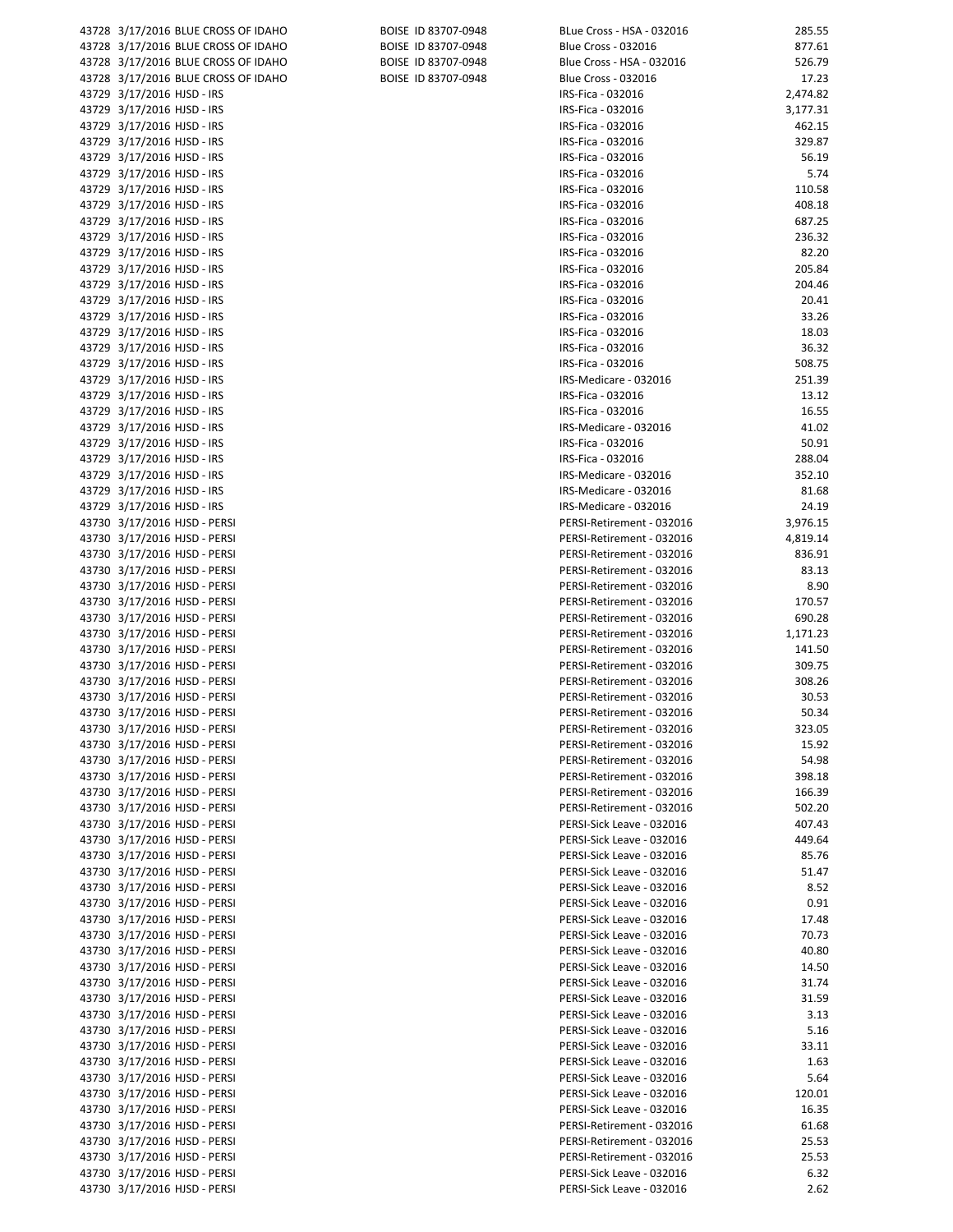| 43730 3/17/2016 HJSD - PERSI                               |                                        | PERSI-Sick Leave - 032016                                  | 2.62            |
|------------------------------------------------------------|----------------------------------------|------------------------------------------------------------|-----------------|
|                                                            |                                        |                                                            |                 |
| 43730 3/17/2016 HJSD - PERSI                               |                                        | PERSI-Retirement - 032016                                  | 78.52           |
| 43730 3/17/2016 HJSD - PERSI                               |                                        | PERSI-Sick Leave - 032016                                  | 8.04            |
| 43730 3/17/2016 HJSD - PERSI                               |                                        | PERSI-Retirement - 032016                                  | 434.59          |
| 43730 3/17/2016 HJSD - PERSI                               |                                        | PERSI-Sick Leave - 032016                                  | 44.53           |
| 43730 3/17/2016 HJSD - PERSI                               |                                        | PERSI-Retirement - 032016                                  | 534.68          |
|                                                            |                                        |                                                            |                 |
| 43730 3/17/2016 HJSD - PERSI                               |                                        | PERSI-Sick Leave - 032016                                  | 54.78           |
| 43730 3/17/2016 HJSD - PERSI                               |                                        | PERSI-Retirement - 032016                                  | 125.36          |
| 43730 3/17/2016 HJSD - PERSI                               |                                        | PERSI-Sick Leave - 032016                                  | 12.84           |
| 43730 3/17/2016 HJSD - PERSI                               |                                        | PERSI-Retirement - 032016                                  | 41.18           |
|                                                            |                                        |                                                            |                 |
| 43730 3/17/2016 HJSD - PERSI                               |                                        | PERSI-Sick Leave - 032016                                  | 4.22            |
| 43731 3/17/2016 STANDARD INSURANCE CO.                     | PORTLAND OR 97228-6367                 | Standard-Life - 032016                                     | 42.19           |
| 43731 3/17/2016 STANDARD INSURANCE CO.                     | PORTLAND OR 97228-6367                 | Standard-Life - 032016                                     | 45.76           |
| 43731 3/17/2016 STANDARD INSURANCE CO.                     | PORTLAND OR 97228-6367                 | Standard-Life - 032016                                     | 3.98            |
|                                                            | PORTLAND OR 97228-6367                 | Standard-Life - 032016                                     | 2.00            |
| 43731 3/17/2016 STANDARD INSURANCE CO.                     |                                        |                                                            |                 |
| 43731 3/17/2016 STANDARD INSURANCE CO.                     | PORTLAND OR 97228-6367                 | Standard-Life - 032016                                     | 0.25            |
| 43731 3/17/2016 STANDARD INSURANCE CO.                     | PORTLAND OR 97228-6367                 | Standard-Life - 032016                                     | 1.07            |
| 43731 3/17/2016 STANDARD INSURANCE CO.                     | PORTLAND OR 97228-6367                 | Standard-Life - 032016                                     | 3.66            |
|                                                            | PORTLAND OR 97228-6367                 | Standard-Life - 032016                                     | 13.57           |
| 43731 3/17/2016 STANDARD INSURANCE CO.                     |                                        |                                                            |                 |
| 43731 3/17/2016 STANDARD INSURANCE CO.                     | PORTLAND OR 97228-6367                 | Standard-Life - 032016                                     | 4.73            |
| 43731 3/17/2016 STANDARD INSURANCE CO.                     | PORTLAND OR 97228-6367                 | Standard-Life - 032016                                     | 1.13            |
| 43731 3/17/2016 STANDARD INSURANCE CO.                     | PORTLAND OR 97228-6367                 | Standard-Life - 032016                                     | 2.41            |
| 43731 3/17/2016 STANDARD INSURANCE CO.                     | PORTLAND OR 97228-6367                 | Standard-Life - 032016                                     | 4.43            |
|                                                            |                                        |                                                            |                 |
| 43731 3/17/2016 STANDARD INSURANCE CO.                     | PORTLAND OR 97228-6367                 | Standard-Life - 032016                                     | 0.40            |
| 43731 3/17/2016 STANDARD INSURANCE CO.                     | PORTLAND OR 97228-6367                 | Standard-Life - 032016                                     | 0.76            |
| 43731 3/17/2016 STANDARD INSURANCE CO.                     | PORTLAND OR 97228-6367                 | Standard-Life - 032016                                     | 9.37            |
|                                                            |                                        |                                                            |                 |
| 43731 3/17/2016 STANDARD INSURANCE CO.                     | PORTLAND OR 97228-6367                 | Standard-Life - 032016                                     | 0.34            |
| 43731 3/17/2016 STANDARD INSURANCE CO.                     | PORTLAND OR 97228-6367                 | Standard-Life - 032016                                     | 1.71            |
| 43731 3/17/2016 STANDARD INSURANCE CO.                     | PORTLAND OR 97228-6367                 | Standard-Life - 032016                                     | 8.00            |
| 43731 3/17/2016 STANDARD INSURANCE CO.                     | PORTLAND OR 97228-6367                 | Standard-Life - 032016                                     | 1.32            |
|                                                            |                                        |                                                            |                 |
| 43731 3/17/2016 STANDARD INSURANCE CO.                     | PORTLAND OR 97228-6367                 | Standard-Life - 032016                                     | 0.49            |
| 43731 3/17/2016 STANDARD INSURANCE CO.                     | PORTLAND OR 97228-6367                 | Standard-Life - 032016                                     | 2.66            |
| 43731 3/17/2016 STANDARD INSURANCE CO.                     | PORTLAND OR 97228-6367                 | Standard-Life - 032016                                     | 10.61           |
| 43731 3/17/2016 STANDARD INSURANCE CO.                     | PORTLAND OR 97228-6367                 | Standard-Life - 032016                                     | 4.54            |
| 43731 3/17/2016 STANDARD INSURANCE CO.                     | PORTLAND OR 97228-6367                 | Standard-Life - 032016                                     | 0.26            |
|                                                            |                                        |                                                            |                 |
| 43732 3/15/2016 2M DATA SYSTEMS                            | <b>OREM UT 84057</b>                   | 2015 W2 Filing Fee                                         | 80.00           |
| 43732 3/15/2016 2M DATA SYSTEMS                            | <b>OREM UT 84057</b>                   | 2015 1099 Filing Fee                                       | 20.00           |
| 43733 3/15/2016 ACE HARDWARE                               | HAGERMAN ID 83332                      | Duct Tape-L.Silver                                         | 29.96           |
|                                                            |                                        |                                                            |                 |
|                                                            |                                        |                                                            |                 |
| 43733 3/15/2016 ACE HARDWARE                               | HAGERMAN ID 83332                      | Old Gym repairs                                            | 15.08           |
| 43733 3/15/2016 ACE HARDWARE                               | HAGERMAN ID 83332                      | HL reparis-screen                                          | 9.99            |
| 43733 3/15/2016 ACE HARDWARE                               | HAGERMAN ID 83332                      | Ag Shop-Bit Sets                                           | 38.97           |
|                                                            | ALPHARETTA GA 30009                    |                                                            |                 |
| 43734 3/15/2016 ADVANCED EDUCATION INC                     |                                        | eProve Maint Fee 15/16-Accred                              | 25.00           |
| 43735 3/15/2016 ADVANCED THERAPY CARE                      | MOUNTAIN HOME ID 83647                 | Speech Therapy                                             | 3,830.00        |
| 43736 3/15/2016 AMERICAN FIDELITY CO - HSA                 |                                        | Am Fidelity - HSA Svg - 032016                             | 48.58           |
| 43736 3/15/2016 AMERICAN FIDELITY CO - HSA                 |                                        | Am Fidelity - HSA Svg - 032016                             | 21.31           |
| 43736 3/15/2016 AMERICAN FIDELITY CO - HSA                 |                                        | Am Fidelity - HSA Svg - 032016                             | 79.70           |
|                                                            |                                        |                                                            |                 |
| 43736 3/15/2016 AMERICAN FIDELITY CO - HSA                 |                                        | Am Fidelity - HSA Svg - 032016                             | 9.81            |
| 43736 3/15/2016 AMERICAN FIDELITY CO - HSA                 |                                        | Am Fidelity - HSA Svg - 032016                             | 34.54           |
| 43736 3/15/2016 AMERICAN FIDELITY CO - HSA                 |                                        | Am Fidelity - HSA Svg - 032016                             | 45.16           |
| 43737 3/15/2016 BOISE STATE UNIVERSITY                     | <b>BOISE ID 83725</b>                  | Reg-Sherma Daarud-ID Leads Game Ch                         | 150.00          |
|                                                            |                                        |                                                            |                 |
| 43737 3/15/2016 BOISE STATE UNIVERSITY                     | <b>BOISE ID 83725</b>                  | Reg-Vicki Owsley-ID Leads Game Cha                         | 150.00          |
| 43738 3/15/2016 CABLE ONE INTERNET                         | TWIN FALLS ID 83301                    | <b>Internet Connectivity</b>                               | 83.48           |
| 43739 3/15/2016 CASH                                       |                                        | Postage-HS                                                 | 75.00           |
| 43739 3/15/2016 CASH                                       |                                        | Postage-GS                                                 | 75.00           |
|                                                            |                                        |                                                            |                 |
| 43740 3/15/2016 CENTURY LINK                               | PHOENIX AZ 85038-9040                  | <b>Phone Charges</b>                                       | 21.89           |
| 43741 3/15/2016 CENTURY LINK                               | PHOENIX AZ 85038-9040                  | Phone Svcs                                                 | 437.48          |
| 43741 3/15/2016 CENTURY LINK                               | PHOENIX AZ 85038-9040                  | Phone Svcs                                                 | 90.42           |
| 43742 3/15/2016 CEV MULTIMEDIA                             | LUBBOCK TX 79464                       | Sports & Entertainmnt Mktg                                 | 1,482.00        |
|                                                            |                                        |                                                            |                 |
| 43743 3/15/2016 CITY OF HAGERMAN                           | HAGERMAN ID 83332                      | Water & Sewer-Ag                                           | 94.53           |
| 43743 3/15/2016 CITY OF HAGERMAN                           | HAGERMAN ID 83332                      | Water & Sewer-GS                                           | 85.46           |
| 43743 3/15/2016 CITY OF HAGERMAN                           | HAGERMAN ID 83332                      | Water & Sewer-HS                                           | 71.63           |
| 43743 3/15/2016 CITY OF HAGERMAN                           | HAGERMAN ID 83332                      | Water & Sewer-Gym                                          | 71.63           |
|                                                            |                                        |                                                            |                 |
| 43744 3/15/2016 CONNIE VAN KLEECK OTR/L                    | GOOINDG ID 83330                       | Connie VanKleeck-OT Therapist                              | 275.00          |
| 43745 3/15/2016 MATT COTTAM                                | HAGERMAN ID 83332                      | amzn:1000Base Fiber GBIC                                   | 28.94           |
| 43745 3/15/2016 MATT COTTAM                                | HAGERMAN ID 83332                      | Amzn:1000Base Fiber GBIC                                   | 24.95           |
| 43745 3/15/2016 MATT COTTAM                                | HAGERMAN ID 83332                      | XCntr-TF 8/28-70m                                          | 26.60           |
| 43745 3/15/2016 MATT COTTAM                                | HAGERMAN ID 83332                      | Xcntry-Valley 9/3-90m                                      | 34.20           |
|                                                            |                                        |                                                            |                 |
| 43745 3/15/2016 MATT COTTAM                                | HAGERMAN ID 83332                      | XCntry-Mtn Home 9/17-113m                                  | 42.94           |
| 43745 3/15/2016 MATT COTTAM                                | HAGERMAN ID 83332                      | XCntry-Clear Lakes 9/23-37m                                | 14.06           |
| 43745 3/15/2016 MATT COTTAM                                | HAGERMAN ID 83332                      | XCntry-TF 9/30-70m                                         | 26.60           |
| 43745 3/15/2016 MATT COTTAM                                | HAGERMAN ID 83332                      | XCntry-RckCrk TF 10/7-74m                                  | 28.12           |
|                                                            |                                        |                                                            |                 |
| 43745 3/15/2016 MATT COTTAM                                | HAGERMAN ID 83332                      | XCntry-Gooding 10/13-41m                                   | 15.58           |
| 43745 3/15/2016 MATT COTTAM<br>43745 3/15/2016 MATT COTTAM | HAGERMAN ID 83332<br>HAGERMAN ID 83332 | XCntry-Gooding 10/21-41m<br>XCntry-CdA (state) 10/31-1051m | 15.58<br>399.38 |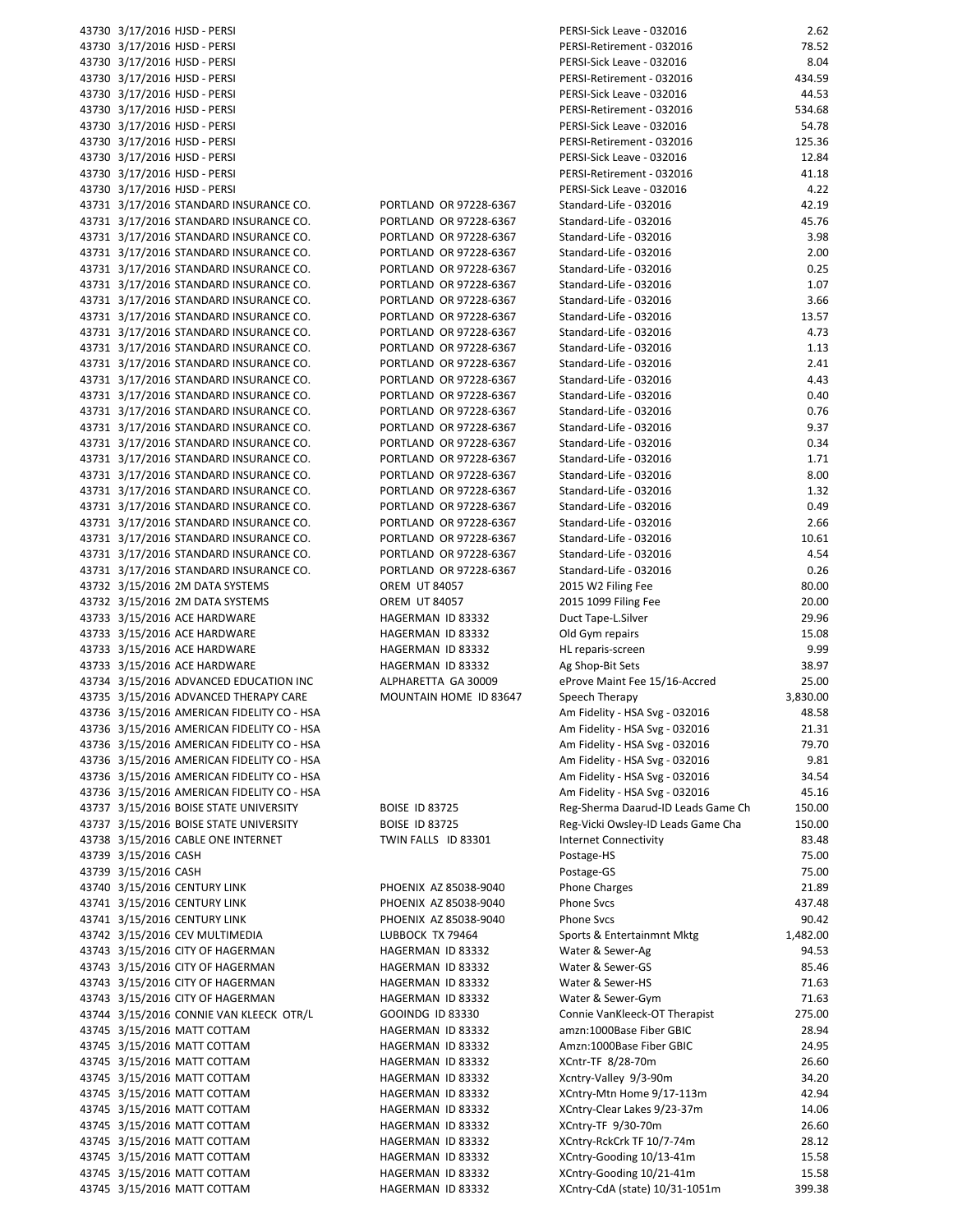43746 3/15/2016 DELTA FIRE SYSTEMS INC SALT LAKE CITY UT 84216-0587 43747 3/15/2016 FILER SCHOOL DISTRICT NO. 413 FILER ID 83328 43748 3/15/2016 FIRE & ICE QUICK FIX CO. INC JEROME ID 83338 43749 3/15/2016 FOX FLORAL TWIN FALLS ID 83303 43750 3/15/2016 GRAINGER PARTS KANSAS CITY MO 64141-6267 43751 3/15/2016 GREAT AMERICA FINANCIAL SVCS DALLAS TX 75266-0831 43751 3/15/2016 GREAT AMERICA FINANCIAL SVCS DALLAS TX 75266-0831 43752 3/15/2016 HAGERMAN VALLEY SPRING WATER HAGERMAN ID 83332 43753 3/15/2016 HAGERMAN JNT SCH DISTRIC 233 HAGERMAN ID 83332 43753 3/15/2016 HAGERMAN JNT SCH DISTRIC 233 HAGERMAN ID 83332 43753 3/15/2016 HAGERMAN JNT SCH DISTRIC 233 HAGERMAN ID 83332 43754 3/15/2016 IDAHO POWER COMPANY BOISE ID 83721-0030 43754 3/15/2016 IDAHO POWER COMPANY BOISE ID 83721-0030 43754 3/15/2016 IDAHO POWER COMPANY BOISE ID 83721-0030 43754 3/15/2016 IDAHO POWER COMPANY BOISE ID 83721-0030 43754 3/15/2016 IDAHO POWER COMPANY BOISE ID 83721-0030 43754 3/15/2016 IDAHO POWER COMPANY BOISE ID 83721-0030 43755 3/15/2016 IT - INTEGRATED TECHNOLOGIES TWIN FALLS ID 83303-1843 43755 3/15/2016 IT - INTEGRATED TECHNOLOGIES TWIN FALLS ID 83303-1843 43755 3/15/2016 IT - INTEGRATED TECHNOLOGIES TWIN FALLS ID 83303-1843 43756 3/15/2016 MARK KRESS HAGERMAN ID 83332 43756 3/15/2016 MARK KRESS HAGERMAN ID 83332 43756 3/15/2016 MARK KRESS HAGERMAN ID 83332 43756 3/15/2016 MARK KRESS HAGERMAN ID 83332 43756 3/15/2016 MARK KRESS HAGERMAN ID 83332 43757 3/15/2016 MASON TROPHIES TWIN FALLS ID 83303-0071 43758 3/15/2016 MEDICAID DIVISON OF BOISE ID 83720-0036 43759 3/15/2016 NORCO INC. TWIN FALLS ID 83301 43759 3/15/2016 NORCO INC. TWIN FALLS ID 83301 43759 3/15/2016 NORCO INC. TWIN FALLS ID 83301 43759 3/15/2016 NORCO INC. TWIN FALLS ID 83301 43759 3/15/2016 NORCO INC. TWIN FALLS ID 83301 43759 3/15/2016 NORCO INC. TWIN FALLS ID 83301 43759 3/15/2016 NORCO INC. TWIN FALLS ID 83301 43759 3/15/2016 NORCO INC. TWIN FALLS ID 83301 43759 3/15/2016 NORCO INC. TWIN FALLS ID 83301 43759 3/15/2016 NORCO INC. TWIN FALLS ID 83301 43759 3/15/2016 NORCO INC. TWIN FALLS ID 83301 43759 3/15/2016 NORCO INC. TWIN FALLS ID 83301 43759 3/15/2016 NORCO INC. TWIN FALLS ID 83301 43759 3/15/2016 NORCO INC. TWIN FALLS ID 83301 43759 3/15/2016 NORCO INC. TWIN FALLS ID 83301 43759 3/15/2016 NORCO INC. TWIN FALLS ID 83301 43759 3/15/2016 NORCO INC. TWIN FALLS ID 83301 43760 3/15/2016 OFFICE VALUE MERIDIAN ID 83642 43760 3/15/2016 OFFICE VALUE MERIDIAN ID 83642 43760 3/15/2016 OFFICE VALUE MERIDIAN ID 83642 43760 3/15/2016 OFFICE VALUE MERIDIAN ID 83642 43760 3/15/2016 OFFICE VALUE MERIDIAN ID 83642 43760 3/15/2016 OFFICE VALUE MERIDIAN ID 83642 43760 3/15/2016 OFFICE VALUE MERIDIAN ID 83642 43760 3/15/2016 OFFICE VALUE MERIDIAN ID 83642 43760 3/15/2016 OFFICE VALUE MERIDIAN ID 83642 43760 3/15/2016 OFFICE VALUE MERIDIAN ID 83642 43760 3/15/2016 OFFICE VALUE MERIDIAN ID 83642 43760 3/15/2016 OFFICE VALUE MERIDIAN ID 83642 Retrn-3 reams cardstock (36.69) 43760 3/15/2016 OFFICE VALUE MERIDIAN ID 83642 43760 3/15/2016 OFFICE VALUE MERIDIAN ID 83642 Retn-3 rms Card Stock (23.37) 43760 3/15/2016 OFFICE VALUE MERIDIAN ID 83642 43760 3/15/2016 OFFICE VALUE MERIDIAN ID 83642 43760 3/15/2016 OFFICE VALUE MERIDIAN ID 83642 43760 3/15/2016 OFFICE VALUE MERIDIAN ID 83642 43761 3/15/2016 PRO ACTIVE ADVANTAGE LLC HAGERMAN ID 83332 43761 3/15/2016 PRO ACTIVE ADVANTAGE LLC HAGERMAN ID 83332 43761 3/15/2016 PRO ACTIVE ADVANTAGE LLC HAGERMAN ID 83332 43761 3/15/2016 PRO ACTIVE ADVANTAGE LLC HAGERMAN ID 83332 43762 3/15/2016 PBS-PROGRESSIVE BEHAVIOR SYSTE RUPERT ID 83350 43762 3/15/2016 PBS-PROGRESSIVE BEHAVIOR SYSTE RUPERT ID 83350 43762 3/15/2016 PBS-PROGRESSIVE BEHAVIOR SYSTE RUPERT ID 83350 43762 3/15/2016 PBS-PROGRESSIVE BEHAVIOR SYSTE RUPERT ID 83350 43763 3/15/2016 BETTE M REED WENDELL ID 83355 43763 3/15/2016 BETTE M REED WENDELL ID 83355 43764 3/15/2016 RICHFIELD SCHOOL DIST No. 316 RICHFIELD ID 83349 43764 3/15/2016 RICHFIELD SCHOOL DIST No. 316 RICHFIELD ID 83349

| Annual Sprklr/Backflw Insp (Sep)                        | 1,055.00           |
|---------------------------------------------------------|--------------------|
| <b>Filer Buiness-Carl Perkins</b>                       | 4,503.85           |
| Rep-Dish Washer                                         | 231.00             |
| Flwrs-G.Olsen (hosp)<br>Start Motor (grnhse)            | 42.95<br>314.00    |
| Copier Lease-GS                                         | 155.00             |
| Copier Lease-HS                                         | 155.00             |
| <b>Water for Modulars</b>                               | 60.50              |
| Hagerman Business-Carl Perkins                          | 1,452.00           |
| Hagerman IT-Carl Perkins                                | 1,246.08           |
| Hagerman Ag-Carl Perkins                                | 1,300.00           |
| Power-HS<br>Power-Pumps                                 | 1,252.16<br>10.40  |
| Power-Lights                                            | 63.34              |
| Power-Gym                                               | 502.61             |
| Power-Ag                                                | 524.67             |
| Power-GS                                                | 2,789.16           |
| Copier Maint-HS SpEd                                    | 33.00              |
| Copier Maint-HS                                         | 286.25             |
| <b>Copier Maint-GS</b><br>Meals-Boise                   | 440.03<br>24.12    |
| GBB Murtgh 2/9-111m                                     | 42.18              |
| Conf-Boise 2/17/16-200m                                 | 76.00              |
| Conf-Boise 2/18/16-200m                                 | 76.00              |
| BBB Murtgh 111m                                         | 42.18              |
| Name Plate-A. Lauritzen                                 | 10.80              |
| Medicaid-Sch Match Feb16<br><b>Brooms</b>               | 5,525.74<br>53.05  |
| O2 & C25 Gas                                            | 39.50              |
| #5013-welding rods                                      | 105.38             |
| <b>Grinding Wheels</b>                                  | 15.30              |
| Safety Glasses                                          | 18.60              |
| Polifan 60 Grit                                         | 65.90              |
| 4" Stringer Wheel                                       | 33.72              |
| <b>Brooms</b><br><b>Victor Regulators</b>               | 35.36<br>172.76    |
| Safety Glasses                                          | 87.44              |
| 7" Crown w/Ratchet                                      | 37.54              |
| Finance Charge 1/31/16                                  | 0.57               |
| <b>Welding Helmets</b>                                  | 138.20             |
| <b>Acetylene Tips</b>                                   | 84.84              |
| Finance Charge-2/29/16<br>Safety Glasses                | 11.06<br>6.74      |
| Welder Plug                                             | 11.85              |
| <b>Masking Tape</b>                                     | 5.94               |
| Ink Cartridge-Cyan                                      | 89.99              |
| Duck Tape                                               | 63.54              |
| Paper Clips                                             | 7.95               |
| Film Cartridge                                          | 149.98<br>5.90     |
| <b>Staples</b><br><b>Bx Black Sharpies</b>              | 15.98              |
| <b>White Card Stock</b>                                 | 34.77              |
| Ink Cartridge-Blk                                       | 77.89              |
| Ink Cartridge-Yellow                                    | 89.99              |
| In Cartridge-Magnta                                     | 89.99              |
| Retrn-3 reams cardstock                                 | (36.69)            |
| <b>Bx Uniball Gel Pens-Blk</b><br>Retn-3 rms Card Stock | 11.99<br>(23.37)   |
| <b>Envelope Glue</b>                                    | 8.76               |
| Tape                                                    | 17.58              |
| Expo Cleaner (gal)                                      | 61.18              |
| 3 rms-Card Stock paper                                  | 23.37              |
| <b>Behavior Therapy</b>                                 | 1,751.50           |
| <b>Behavior Therapy</b>                                 | 1,728.25           |
| <b>Behavior Therapy</b><br><b>Behavior Therapy</b>      | 1,759.25<br>465.00 |
| <b>Behavior Therapy</b>                                 | 1,056.00           |
| <b>Behavior Therapy</b>                                 | 1,056.00           |
| <b>Behavior Therapy</b>                                 | 2,112.00           |
| <b>Behavior Therapy</b>                                 | 1,056.00           |
| Mlg-TF IASBO Courthse                                   | 28.50              |
| Mlg-Gdg-Courthouse<br>Richfield Ag-Carl Perkins         | 17.10<br>850.00    |
| Richfield Ag-Carl Perkins                               | 160.15             |
|                                                         |                    |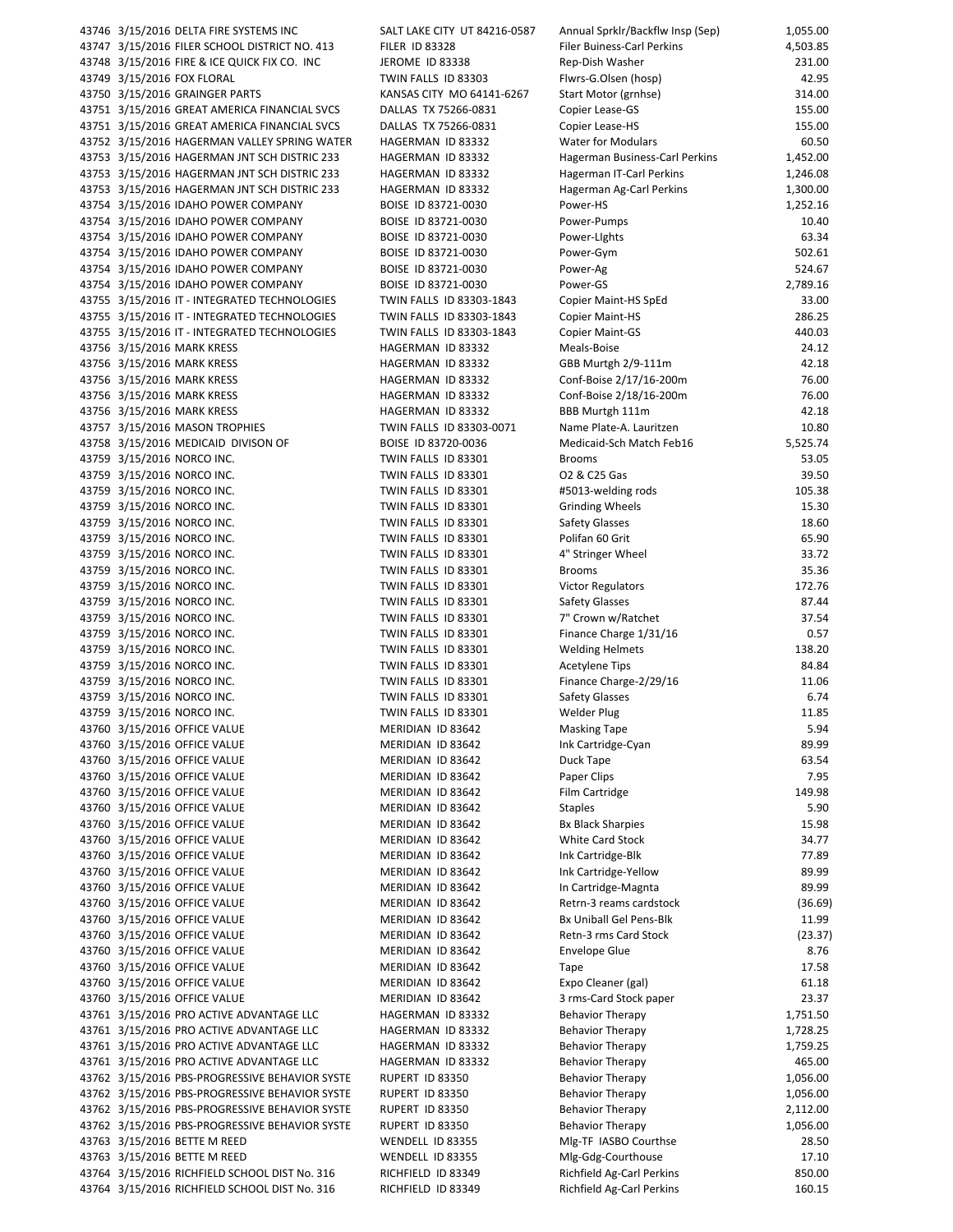|                        | 43765 3/15/2016 RIVERSIDE HOTEL                                                        | <b>BOISE ID 83714</b>                      |                 | Rm-L. Arriaga/Tools for Life-2 nig                               | 176.00                   |                |
|------------------------|----------------------------------------------------------------------------------------|--------------------------------------------|-----------------|------------------------------------------------------------------|--------------------------|----------------|
|                        | 43766 3/15/2016 SALES TAX COMMISSION                                                   | BOISE ID 83707-0076                        |                 | SpEd Sales Tax-Feb16                                             | 65.52                    |                |
|                        | 43766 3/15/2016 SALES TAX COMMISSION                                                   | BOISE ID 83707-0076                        |                 | HL Sales Tax-Feb16                                               | 37.18                    |                |
|                        | 43766 3/15/2016 SALES TAX COMMISSION                                                   | BOISE ID 83707-0076                        |                 | HS Sales Tax-Feb16                                               | 448.03                   |                |
|                        | 43767 3/15/2016 SCHOLASTIC INC                                                         | JEFFERSON CITY MO 65102-7502               |                 | Books-GS Library                                                 | 143.63                   |                |
|                        | 43768 3/15/2016 SYRINGA NETWORKS LLC                                                   | <b>BOISE ID 83713</b>                      |                 | <b>Internet Connectivity</b>                                     | 1,200.00                 |                |
|                        | 43768 3/15/2016 SYRINGA NETWORKS LLC                                                   | <b>BOISE ID 83713</b>                      |                 | <b>Internet Connectivity</b>                                     | 1,200.00                 |                |
|                        | 43769 3/15/2016 TREASURE VALLEY COFFEE INC                                             | <b>BOISE ID 83713</b>                      |                 | Water-Modulars                                                   | 49.50                    |                |
|                        | 43770 3/15/2016 US BANKCORP CARD SVCS INC<br>43770 3/15/2016 US BANKCORP CARD SVCS INC | FARGO ND 58125-6343<br>FARGO ND 58125-6343 |                 | amzn:Dexter GiPiGo Robot/Gibsn<br>amzn-Bushnell Golf Rangefinder | 109.99<br>294.99         |                |
|                        | 43770 3/15/2016 US BANKCORP CARD SVCS INC                                              | FARGO ND 58125-6343                        |                 | amzn:Edimas 150mbps WiFi/Gibsn                                   | 9.99                     |                |
|                        | 43770 3/15/2016 US BANKCORP CARD SVCS INC                                              | FARGO ND 58125-6343                        |                 | Inkjet:Black Printer Toner 115                                   | 22.07                    |                |
|                        | 43770 3/15/2016 US BANKCORP CARD SVCS INC                                              | FARGO ND 58125-6343                        |                 | Inkjet: Magenta Printer Toner                                    | 20.96                    |                |
|                        | 43770 3/15/2016 US BANKCORP CARD SVCS INC                                              | FARGO ND 58125-6343                        |                 | amzn-Rubber Golf Tee-1.5"                                        | 7.50                     |                |
|                        | 43770 3/15/2016 US BANKCORP CARD SVCS INC                                              | FARGO ND 58125-6343                        |                 | amazon-Prime Membership                                          | 99.00                    |                |
|                        | 43770 3/15/2016 US BANKCORP CARD SVCS INC                                              | FARGO ND 58125-6343                        |                 | Dexter-GoPiGo Purple/J.Gibson                                    | 21.30                    |                |
|                        | 43770 3/15/2016 US BANKCORP CARD SVCS INC                                              | FARGO ND 58125-6343                        |                 | amzn-Thermal Insulated Blackout Cu                               | 71.50                    |                |
|                        | 43770 3/15/2016 US BANKCORP CARD SVCS INC                                              | FARGO ND 58125-6343                        |                 | neweg-ADATA 32gb Flash Drive                                     | 41.97                    |                |
|                        | 43770 3/15/2016 US BANKCORP CARD SVCS INC                                              | FARGO ND 58125-6343                        |                 | Promotion-Flash Drive                                            | (6.30)                   |                |
|                        | 43770 3/15/2016 US BANKCORP CARD SVCS INC                                              | FARGO ND 58125-6343                        |                 | neweg-Cooler Master CPU Fan                                      | 29.99                    |                |
|                        | 43770 3/15/2016 US BANKCORP CARD SVCS INC                                              | FARGO ND 58125-6343                        |                 | neweg-Samsung 950 Pro Memory                                     | 326.25                   |                |
|                        | 43770 3/15/2016 US BANKCORP CARD SVCS INC                                              | FARGO ND 58125-6343                        |                 | neweg-Crucial Ballistix 32gb Memor                               | 239.99                   |                |
|                        | 43770 3/15/2016 US BANKCORP CARD SVCS INC                                              | FARGO ND 58125-6343                        |                 | amzn-Kingston 16gb Flash/J.Gibsn                                 | 5.49                     |                |
|                        | 43770 3/15/2016 US BANKCORP CARD SVCS INC                                              | FARGO ND 58125-6343                        |                 | amzn: Library Books-HS                                           | 198.58                   |                |
|                        | 43770 3/15/2016 US BANKCORP CARD SVCS INC                                              | FARGO ND 58125-6343                        |                 | amzn-Dynamx Hi Impact Golf Barrier                               | 90.00                    |                |
|                        | 43770 3/15/2016 US BANKCORP CARD SVCS INC                                              | FARGO ND 58125-6343                        |                 | amzn-Rubber Golf Tee-2"                                          | 7.99                     |                |
|                        | 43770 3/15/2016 US BANKCORP CARD SVCS INC                                              | FARGO ND 58125-6343                        |                 | amzn-Rubber Golf Tee-1"                                          | 7.50                     |                |
|                        | 43770 3/15/2016 US BANKCORP CARD SVCS INC                                              | FARGO ND 58125-6343                        |                 | amzn-Hireko Grip Tape                                            | 10.95                    |                |
|                        | 43770 3/15/2016 US BANKCORP CARD SVCS INC                                              | FARGO ND 58125-6343                        |                 | neweg-ASUS Sabertooth Motherboard                                | 229.99                   |                |
|                        | 43770 3/15/2016 US BANKCORP CARD SVCS INC                                              | FARGO ND 58125-6343                        |                 | amzn-iMBAPrc Wall Pwr Adapters                                   | 26.37                    |                |
|                        | 43770 3/15/2016 US BANKCORP CARD SVCS INC                                              | FARGO ND 58125-6343                        |                 | neweg-Intel Core i76700 8m CPU                                   | 381.99                   |                |
|                        | 43770 3/15/2016 US BANKCORP CARD SVCS INC                                              | FARGO ND 58125-6343                        |                 | amzn-Stanley Hook Blade pk5                                      | 5.99                     |                |
|                        | 43770 3/15/2016 US BANKCORP CARD SVCS INC                                              | FARGO ND 58125-6343                        |                 | amzn:Raspberry B+/Gibsn                                          | 34.99                    |                |
|                        | 43771 3/15/2016 VALLEY COOP                                                            | WENDELL ID 83355                           |                 | LPGas-Ag 200.0g.2/11                                             | 226.00                   |                |
|                        | 43771 3/15/2016 VALLEY COOP                                                            | WENDELL ID 83355                           |                 | LPGas-HS 700.3g 2/25/16                                          | 776.33                   |                |
|                        | 43771 3/15/2016 VALLEY COOP                                                            | WENDELL ID 83355                           |                 | LPGas-Ag 175.9g 2/25/16                                          | 199.49                   |                |
|                        | 43771 3/15/2016 VALLEY COOP<br>43771 3/15/2016 VALLEY COOP                             | WENDELL ID 83355<br>WENDELL ID 83355       |                 | LPGas-HS 700.9g 2/11<br>LPGas-Ag 250.0g 2/4/16                   | 776.99<br>281.00         |                |
|                        | 43771 3/15/2016 VALLEY COOP                                                            | WENDELL ID 83355                           |                 | LPGas-HS 600.4g 2/4/16                                           | 666.44                   |                |
|                        | 43772 3/15/2016 VERIZON WIRELESS                                                       | BELLEVUE WA 98009                          |                 | Cell Phone-Craig Jackson                                         | 26.52                    |                |
|                        | 43772 3/15/2016 VERIZON WIRELESS                                                       | BELLEVUE WA 98009                          |                 | Cell Phone-V.Arreaga                                             | 52.99                    |                |
|                        | 43772 3/15/2016 VERIZON WIRELESS                                                       | BELLEVUE WA 98009                          |                 | <b>Cell Phone-Mark Kress</b>                                     | 52.99                    |                |
|                        | 43772 3/15/2016 VERIZON WIRELESS                                                       | BELLEVUE WA 98009                          |                 | Cell Phone-Steve Smith                                           | 52.99                    |                |
|                        | 43772 3/15/2016 VERIZON WIRELESS                                                       | BELLEVUE WA 98009                          |                 | Cell Phone-Matt Cottam                                           | 52.99                    |                |
|                        | 43772 3/15/2016 VERIZON WIRELESS                                                       | BELLEVUE WA 98009                          |                 | Cell Phone-AJ Perkins                                            | 52.99                    |                |
|                        | 43772 3/15/2016 VERIZON WIRELESS                                                       | BELLEVUE WA 98009                          |                 | Cell Phone-Dan Knapp                                             | 52.99                    |                |
|                        | 43772 3/15/2016 VERIZON WIRELESS                                                       | BELLEVUE WA 98009                          |                 | Cell Phone-Eric Anderson                                         | 52.99                    |                |
|                        | 43773 3/15/2016 WALMART COMMUNITY                                                      | ATLANTA GA 30353-0934                      |                 | Pkg AAA Batteries                                                | 12.91                    |                |
|                        | 43773 3/15/2016 WALMART COMMUNITY                                                      | ATLANTA GA 30353-0934                      |                 | Sony Voice Recorder                                              | 59.88                    |                |
|                        | 43774 3/15/2016 WWS-WESTERN WASTE SERVICES                                             | JEROME ID 83338                            |                 | ** VOID **                                                       | $\overline{\phantom{a}}$ |                |
|                        | 43775 3/15/2016 WWS-WESTERN WASTE SERVICES                                             | JEROME ID 83338                            |                 | Rentals-Trash Containers Feb16                                   | 256.06                   |                |
|                        |                                                                                        |                                            |                 |                                                                  |                          |                |
| Check#                 | Date<br>Name                                                                           | GrossPay                                   |                 | City                                                             | State                    | Zip            |
| drct-dpst              | 3/17/2016 ANDERSON ERIC C                                                              |                                            | 6,666.66 JEROME |                                                                  | ID                       | 83338          |
| drct-dpst              | 3/17/2016 ARREAGA VICTOR                                                               |                                            | 4,266.41 JEROME |                                                                  | ID                       | 83338          |
| drct-dpst              | 3/17/2016 ARRIAGA LYNN                                                                 |                                            |                 | 2,766.66 HAGERMAN                                                | ID                       | 83332          |
| drct-dpst              | 3/17/2016 BOLDUC CHRISTINA J                                                           |                                            |                 | 2,058.36 HAGERMAN                                                | ID                       | 83332          |
| drct-dpst              | 3/17/2016 BOTZ AMY B                                                                   |                                            |                 | 3,250.91 FAIRFIELD                                               | ID                       | 83327          |
| drct-dpst              | 3/17/2016 BOTZ JONATHAN A                                                              |                                            |                 | 3,383.23 FAIRFIELD                                               | ID                       | 83327          |
| drct-dpst              | 3/17/2016 BROOKS SAMANTHA J                                                            |                                            |                 | 2,766.66 HAGERMAN                                                | ID                       | 83332          |
| drct-dpst              | 3/17/2016 CHAPMAN TERESA L                                                             |                                            |                 | 920.08 HAGERMAN                                                  | ID                       | 83332          |
| drct-dpst              | 3/17/2016 CLARK DONNA K                                                                |                                            |                 | 3,808.75 HAGERMAN                                                | ID                       | 83332          |
| drct-dpst              | 3/17/2016 CLARK ERIN D                                                                 |                                            |                 | 1,336.34 HAGERMAN                                                | ID                       | 83332          |
| drct-dpst              | 3/17/2016 CORBRIDGE ARLYNDA R                                                          |                                            |                 | 674.18 HAGERMAN                                                  | ID                       | 83332          |
| drct-dpst              | 3/17/2016 COTTAM MATTHEW S                                                             |                                            |                 | 5,636.24 HAGERMAN                                                | ID                       | 83332          |
| drct-dpst              | 3/17/2016 DAARUD SHERMA K                                                              |                                            |                 | 4,045.25 TWIN FALLS                                              | ID                       | 83301          |
| drct-dpst              | 3/17/2016 DAVIS ELAINE                                                                 |                                            |                 | 1,468.80 HAGERMAN                                                | ID                       | 83332          |
| drct-dpst<br>drct-dpst | 3/17/2016 EATON DENISE S                                                               |                                            |                 | 1,790.00 HAGERMAN                                                | ID<br>ID                 | 83332<br>83332 |
| drct-dpst              | 3/17/2016 FUNKHOUSER LONNIE<br>3/17/2016 GIBSON JENNIE L                               |                                            |                 | 3,225.91 HAGERMAN<br>4,025.25 HAGERMAN                           | ID                       | 83332          |
| drct-dpst              | 3/17/2016 HAUSER HENRY J                                                               |                                            |                 | 3,868.75 HAGERMAN                                                | ID                       | 83332          |
| drct-dpst              | 3/17/2016 HOFFMANN KAREN B                                                             |                                            |                 | 1,269.78 HAGERMAN                                                | ID                       | 83332          |
| drct-dpst              | 3/17/2016 HOFFMANN RAYMOND L                                                           |                                            |                 | 4,456.41 HAGERMAN                                                | ID                       | 83332          |
| drct-dpst              | 3/17/2016 HOOP JENNY M                                                                 |                                            |                 | 813.30 WENDELL                                                   | ID                       | 83355          |
|                        |                                                                                        |                                            |                 |                                                                  |                          |                |